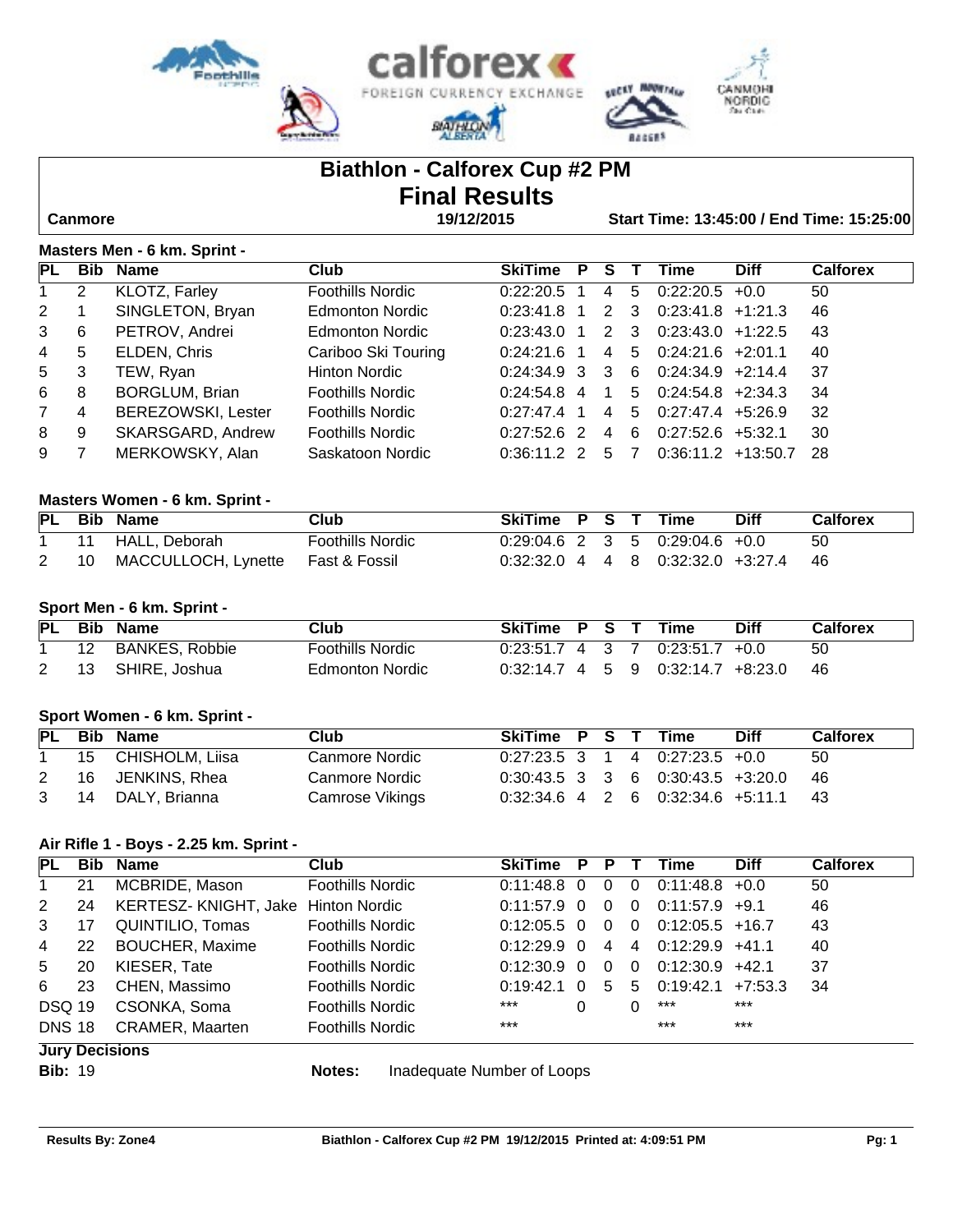# **Air Rifle 1 - Girls - 2.25 km. Sprint -**

| <b>PL</b>      | <b>Bib</b> | Name                      | Club                    | SkiTime         | P. | P        |                | Time                | <b>Diff</b> | <b>Calforex</b> |
|----------------|------------|---------------------------|-------------------------|-----------------|----|----------|----------------|---------------------|-------------|-----------------|
| $\mathbf{1}$   | 28         | <b>GARTNER, Leanne</b>    | <b>Foothills Nordic</b> | $0:12:27.9$ 0   |    |          |                | $0:12:27.9$ +0.0    |             | 50              |
| 2              | 29         | QUINTILIO, Antija         | The Crazy Mare RBC      | $0:13:35.6$ 0   |    | $\Omega$ | $\Omega$       | $0:13:35.6$ +1:07.7 |             | 46              |
| $\mathbf{3}$   | 27         | <b>BRITTON, Ava-Marie</b> | <b>Foothills Nordic</b> | $0.14,22.0$ 1   |    | - 0      | $\overline{1}$ | $0:14:22.0 +1:54.1$ |             | 43              |
| $\overline{4}$ | -31        | LAMB, Madelaine           | <b>Foothills Nordic</b> | $0:14:47.9$ 1 0 |    |          | $\overline{1}$ | $0:14:47.9$ +2:20.0 |             | 40              |
| 5              | 26         | VAN MELLE, Faith          | <b>Foothills Nordic</b> | $0.17.16.8$ 2 2 |    |          |                | 4 0:17:16.8 +4:48.9 |             | -37             |
| 6              | 25         | MOORES, Heidi             | <b>Foothills Nordic</b> | $0:17:24.5$ 4   |    | -1       | 5              | $0:17:24.5$ +4:56.6 |             | -34             |
|                | 30         | SMITH, Kira               | <b>Edmonton Nordic</b>  | $0:18:23.6$ 0   |    |          |                | $0:18:23.6$ +5:55.7 |             | -32             |

# **Dev 1 - Boys - 3 km. Sprint -**

| PL             | <b>Bib</b> | <b>Name</b>                         | Club                     | <b>SkiTime</b> | P              | P            |    | Time                  | <b>Diff</b> | <b>Calforex</b> |
|----------------|------------|-------------------------------------|--------------------------|----------------|----------------|--------------|----|-----------------------|-------------|-----------------|
| 1              | 51         | GAUTHIER, Simon                     | Foothills Nordic         | 0:13:08.2 2    |                | 1            | 3  | 0:13:08.2             | $+0.0$      | 50              |
| $\overline{2}$ | 45         | <b>BRINDLE, Oliver</b>              | <b>Foothills Nordic</b>  | 0:14:12.1      | -1             | $\mathbf{0}$ |    | 0:14:12.1             | $+1:03.9$   | 46              |
| 3              | 46         | BOESE, Nate                         | Hinton Nordic            | $0:14:38.4$ 0  |                | 3            | 3  | $0:14:38.4$ +1:30.2   |             | 43              |
| 4              | 41         | COLE, Graeme                        | <b>Foothills Nordic</b>  | 0.14.44.6      | $\mathbf{1}$   | 2            | 3  | $0:14:44.6$ +1:36.4   |             | 40              |
| 5              | 33         | MERKOWSKY, Cameron                  | Saskatoon Nordic         | 0:14:55.6      | $\overline{1}$ | 2            | 3  | $0:14:55.6$ +1:47.4   |             | 37              |
| 6              | 50         | CRAMER, Noah                        | Foothills Nordic         | $0:15:07.2$ 2  |                | 1            | 3  | $0:15:07.2$ +1:59.0   |             | 34              |
| 7              | 32         | BOUCHER, Alexandre                  | <b>Foothills Nordic</b>  | $0:15:14.1$ 2  |                | 1            | 3  | $0:15:14.1 + 2:05.9$  |             | 32              |
| 8              | 34         | HOLASH, Noah                        | <b>Foothills Nordic</b>  | $0:16:32.3$ 3  |                | $\Omega$     | 3  | $0:16:32.3$ +3:24.1   |             | 30              |
| 9              | 42         | MOSES, Samuel                       | <b>Foothills Nordic</b>  | $0:16:47.5$ 3  |                | $\mathbf 1$  | 4  | $0:16:47.5$ +3:39.3   |             | 28              |
| 10             | 43         | EYRE, Finn                          | <b>Foothills Nordic</b>  | $0:17:12.6$ 2  |                | 3            | 5  | $0:17:12.6$ +4:04.4   |             | 26              |
| 11             | 36         | KERTESZ-KNIGHT, Jesse Hinton Nordic |                          | $0:17:37.0$ 3  |                | $\Omega$     | 3  | $0:17:37.0$ +4:28.8   |             | 24              |
| 12             | 47         | BENOIT, Pascal                      | <b>Telemark Biathlon</b> | $0:17:47.9$ 2  |                | 1            | 3  | $0:17:47.9$ +4:39.7   |             | 22              |
| 13             | 39         | SCHROEDER, Michael                  | Camrose Vikings          | $0:19:28.3$ 3  |                | 2            | 5  | $0:19:28.3 + 6:20.1$  |             | 20              |
| 14             | 35         | <b>CLEMENT, Felix</b>               | <b>Canmore Nordic</b>    | $0:19:34.2$ 3  |                | 2            | -5 | $0:19:34.2 + 6:26.0$  |             | 18              |
| 15             | 44         | CROSS, Callum                       | <b>Canmore Nordic</b>    | 0:20:31.7 4    |                | 4            | 8  | $0:20:31.7$ +7:23.5   |             | 16              |
| 16             | 48         | NIVEN, Avry                         | Camrose Vikings          | 0:20:53.8      | 1              | 1            | 2  | $0:20:53.8$ +7:45.6   |             | 15              |
| 17             | 38         | LATIMER, Aidan                      | Canmore Nordic           | $0:21:33.7$ 4  |                | 3            | 7  | $0:21:33.7$ +8:25.5   |             | 14              |
| 18             | 49         | PAUL, Jack                          | Canmore Nordic           | 0.24:08.0      | $\overline{4}$ | 5            | 9  | $0:24:08.0 + 10:59.8$ |             | 13              |
| 19             | 37         | PAUL, Thomas                        | Canmore Nordic           | $0:27:17.7$ 5  |                | 4            | 9  | 0:27:17.7             | $+14:09.5$  | 12 <sup>2</sup> |
| <b>DNS 40</b>  |            | BAERGEN, Bjorn                      | <b>Canmore Nordic</b>    | $***$          |                |              |    | ***                   | $***$       |                 |

# **Dev 1 - Girls - 3 km. Sprint -**

| PL            | <b>Bib</b> | <b>Name</b>            | Club                           | <b>SkiTime</b> | Р  | P |               | Time                | <b>Diff</b> | <b>Calforex</b> |
|---------------|------------|------------------------|--------------------------------|----------------|----|---|---------------|---------------------|-------------|-----------------|
|               | 56         | WALCH, Naomi           | <b>Foothills Nordic</b>        | 0:14:55.8      |    |   | $\mathcal{P}$ | 0:14:55.8           | $+0.0$      | 50              |
| 2             | 60         | <b>BENOIT, Natalie</b> | <b>Telemark Biathlon</b>       | $0:15:44.3$ 3  |    | 0 | 3             | $0:15:44.3$ +48.5   |             | 46              |
| 3             | 58         | GILLILAND, Sage        | <b>Foothills Nordic</b>        | 0:16:17.9      |    |   | $\mathcal{P}$ | 0:16:17.9           | $+1:22.1$   | 43              |
| 4             | 57         | LINKLATER, Helena      | <b>Edmonton Nordic</b>         | $0:17:24.3$ 2  |    |   | 3             | $0:17:24.3$ +2:28.5 |             | 40              |
| 5             | 62         | THAIN, Allyson         | Camrose Ski Club               | $0:17:36.8$ 2  |    | 2 | 4             | $0:17:36.8$ +2:41.0 |             | 37              |
| 6             | 59         | JENSEN, Anika          | Fast & Fossil                  | 0:17:42.0      | -2 |   | 3             | 0:17:42.0           | $+2:46.2$   | 34              |
| 7             | 52         | SMITH, Isabella        | <b>Edmonton Nordic</b>         | $0:18:22.7$ 2  |    |   | 3             | 0:18:22.7           | $+3:26.9$   | 32              |
| 8             | 54         | TAYLOR, Faith          | Camrose Ski Club               | $0:20:52.7$ 3  |    | 4 | 7             | 0:20:52.7           | $+5:56.9$   | 30              |
| 9             | 63         | MARINO, Anna           | Canmore Nordic                 | 0:21:07.1      | 5  | 5 | 10.           | 0:21:07.1           | $+6:11.3$   | 28              |
| 10            | 64         | JENSEN, Liv            | Fast & Fossil                  | 0:21:30.3      |    | 4 | 5             | 0:21:30.3           | $+6:34.5$   | 26              |
| 11            | 55         | THOROGOOD, Keelyn      | Calgary Biathlon Racers        | 0.21.37.6      | -5 | 5 | 10.           | 0:25:37.6           | $+10:41.8$  | -24             |
| 12            | 53         | GROENEVELD, Ana        | <b>Calgary Biathlon Racers</b> | 0:26:26.5      | 5  | 3 | 8             | 0:26:26.5           | $+11:30.7$  | 22              |
| <b>DNS 61</b> |            | FISH, Nadia            | Canmore Nordic                 | $***$          |    |   |               | $***$               | ***         |                 |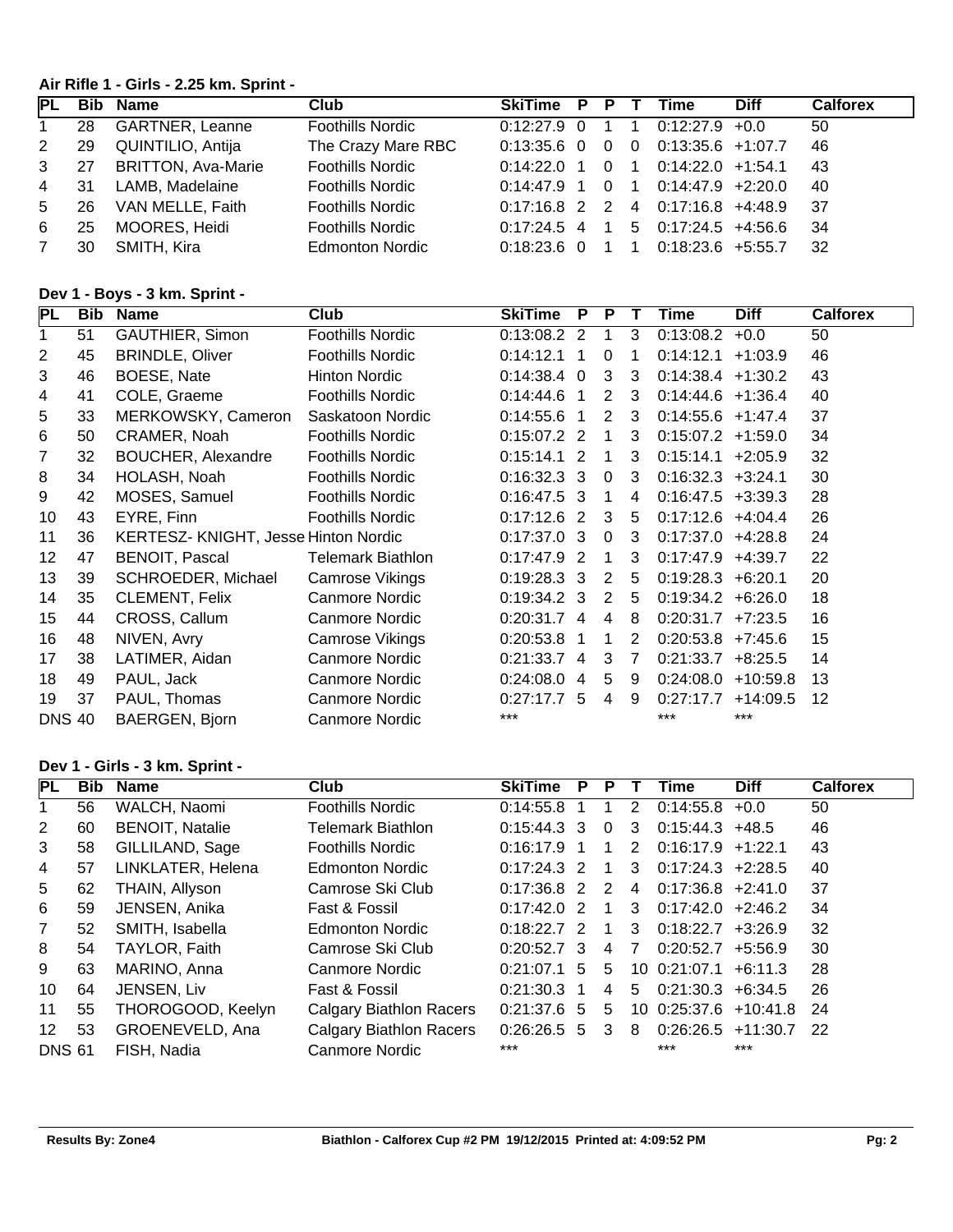#### **Jury Decisions**

**Bib:** 55 **Time:** 0:04:00.0 **Notes:** 5.5.a Missed Four Penalty Loops

| <b>PL</b>      | <b>Bib</b> | <b>Name</b>              | Club                     | <b>SkiTime</b> | P        | P             |                | Time                | <b>Diff</b> | <b>Calforex</b> |
|----------------|------------|--------------------------|--------------------------|----------------|----------|---------------|----------------|---------------------|-------------|-----------------|
|                | 69         | TEW, Ronan               | Hinton Nordic            | 0:13:43.8      | $\Omega$ | 2             | 2              | 0:13:43.8           | $+0.0$      | 50              |
| 2              | 74         | <b>BRINDLE, Will</b>     | <b>Foothills Nordic</b>  | 0:15:00.7      | - 2      |               | 3              | 0:15:00.7           | $+1:16.9$   | 46              |
| 3              | 68         | <b>QUINTILIO, Henrik</b> | The Crazy Mare RBC       | 0:15:32.0      |          | $\mathcal{P}$ | 3              | 0:15:32.0           | $+1:48.2$   | 43              |
| 4              | 70         | HAY, Rory                | Telemark Biathlon        | $0:16:28.3$ 3  |          | 1             | 4              | $0:16:28.3$ +2:44.5 |             | 40              |
| 5              | 72         | <b>SKARSGARD, Marcus</b> | <b>Foothills Nordic</b>  | 0:16:35.2      |          | 2             | 3              | $0:16:35.2 +2:51.4$ |             | 37              |
| 6              | 73         | FLEMING, Jasper          | <b>Edmonton Nordic</b>   | 0:16:49.4      |          | 1             | 2              | $0:16:49.4$ +3:05.6 |             | 34              |
| $\overline{7}$ | 75         | GAUTHIER, François       | <b>Foothills Nordic</b>  | $0:17:01.5$ 3  |          | 3             | 6              | $0:17:01.5$ +3:17.7 |             | 32              |
| 8              | 67         | MCCORKINDALE, Euan       | <b>Foothills Nordic</b>  | $0:16:02.6$ 3  |          | 1             | $\overline{4}$ | $0:17:02.6$ +3:18.8 |             | 30              |
| 9              | 71         | SORATHIA, Ethan          | <b>Foothills Nordic</b>  | 0:17:51.3      |          | 1             | $\mathcal{P}$  | 0:17:51.3           | $+4:07.5$   | 28              |
| 10             | 66         | SEKORA, Lance            | Devon Nordic             | 0:18:11.0      | -3       | 4             | 7              | 0:18:11.0           | $+4:27.2$   | 26              |
| 11             | 65         | JANSSEN, Cameron         | <b>Telemark Biathlon</b> | 0:18:56.7      | 5        | 5             |                | 10 0:18:56.7        | $+5:12.9$   | 24              |
| 12             | 76         | DEJONG, Willem           | <b>Foothills Nordic</b>  | 0:20:02.3      | - 3      | 4             |                | 0:20:02.3           | $+6:18.5$   | 22              |
|                |            |                          |                          |                |          |               |                |                     |             |                 |

# **Air Rifle 2 - Boys - 3 km. Sprint -**

# **Jury Decisions**

**Bib:** 67 **Time:** 0:01:00.0 **Notes:** Rule 5.5.a - Missed Penalty Loop

# **Air Rifle 2 - Girls - 3 km. Sprint -**

| PL             | <b>Bib</b> | Name                     | Club                     | <b>SkiTime</b> | P             | P |          | Time                | <b>Diff</b> | <b>Calforex</b> |
|----------------|------------|--------------------------|--------------------------|----------------|---------------|---|----------|---------------------|-------------|-----------------|
|                | 87         | <b>BREWSTER, Cassidy</b> | Devon Nordic             | 0:15:33.9      | $\Omega$      | 0 | $\Omega$ | 0:15:33.9           | $+0.0$      | 50              |
| 2              | 86         | BANSER, Makenna          | <b>Telemark Biathlon</b> | 0:16:21.1      | 2             |   | 3        | 0:16:21.1           | $+47.2$     | 46              |
| 3              | 79         | FRIESEN, Kira            | Telemark Biathlon        | 0:16:39.9      | -3            | 2 | 5        | $0:16:39.9 +1:06.0$ |             | 43              |
| 4              | 84         | LEVASSEUR, Paige         | Devon Nordic             | 0:17:20.6      | $\Omega$      |   |          | $0:17:20.6$ +1:46.7 |             | 40              |
| 5              | 82         | BREWSTER, Dani           | Devon Nordic             | $0:18:20.2$ 3  |               | 2 | 5        | $0:18:20.2$ +2:46.3 |             | 37              |
| 6              | 81         | KLOTZ, Aria              | <b>Foothills Nordic</b>  | 0:18:46.9      | 4             |   | 5        | $0:18:46.9$ +3:13.0 |             | 34              |
| $\overline{7}$ | 85         | HULSHOF, Alexandra       | <b>Foothills Nordic</b>  | 0:18:56.6      | $\mathcal{P}$ | 4 | 6        | $0:18:56.6$ +3:22.7 |             | 32              |
| 8              | 83         | KLAFKI, Anya             | <b>Foothills Nordic</b>  | 0:20:19.8      | 4             | 5 | 9        | 0:20:19.8           | $+4:45.9$   | 30              |
| 9              | 77         | PARADIS, Desiree         | <b>Foothills Nordic</b>  | 0:20:26.5      | 4             | 2 | 6        | 0:20:26.5           | $+4:52.6$   | 28              |
| 10             | 88         | MOORES, Holly            | <b>Foothills Nordic</b>  | 0:20:30.5      | 5             | 4 | 9        | 0:20:30.5           | +4:56.6     | 26              |

#### **Dev 2 - Boys - 3.75 km. Sprint -**

| PL              | <b>Bib</b> | <b>Name</b>             | Club                           | <b>SkiTime</b> | P              | P |   | Time                 | <b>Diff</b> | <b>Calforex</b> |
|-----------------|------------|-------------------------|--------------------------------|----------------|----------------|---|---|----------------------|-------------|-----------------|
|                 | 98         | SAUNDERS, Devin         | <b>Foothills Nordic</b>        | 0.12.54.9      | $\Omega$       | 3 | 3 | $0:12:54.9$ +0.0     |             | 50              |
| 2               | 94         | EYRE, Gareth            | <b>Foothills Nordic</b>        | 0:13:24.3      | 2              | 2 | 4 | $0:13:24.3$ +29.4    |             | 46              |
| 3               | 91         | LINKLATER, Callum       | <b>Edmonton Nordic</b>         | 0.13.53.5      | 1              |   | 2 | $0:13:53.5$ +58.6    |             | 43              |
| 4               | 99         | MALKINSON, Sam          | <b>Foothills Nordic</b>        | $0:13:59.8$ 2  |                |   | 3 | $0:13:59.8$ +1:04.9  |             | 40              |
| 5               | 92         | MCBRIDE, Logan          | <b>Foothills Nordic</b>        | $0:14:05.5$ 2  |                | 2 | 4 | $0:14:05.5$ +1:10.6  |             | 37              |
| 6               | 96         | <b>GILLETT, Matthew</b> | Canmore Nordic                 | 0:14:10.8      |                | 2 | 3 | $0:14:10.8$ +1:15.9  |             | 34              |
| $\overline{7}$  | 101        | THOROGOOD, Tynan        | Calgary Biathlon Racers        | $0:14:19.5$ 3  |                |   | 4 | $0:14:19.5$ +1:24.6  |             | 32              |
| 8               | 90         | LOVSTROM, Reid          | <b>Foothills Nordic</b>        | $0:14:24.2$ 2  |                | 3 | 5 | $0:14:24.2 + 1:29.3$ |             | 30              |
| 9               | 100        | <b>GROENEVELD, Will</b> | <b>Calgary Biathlon Racers</b> | $0:14:38.5$ 2  |                | 3 | 5 | $0:14:38.5 +1:43.6$  |             | 28              |
| 10              | 95         | MILLS, Joseph           | <b>Foothills Nordic</b>        | 0:15:30.9      | $\overline{4}$ | 1 | 5 | $0:15:30.9$ +2:36.0  |             | 26              |
| 11              | 97         | ROMANZIN, Garrett       | <b>Calgary Biathlon Racers</b> | 0:16:53.3 4    |                | 2 | 6 | $0:16:53.3 + 3:58.4$ |             | 24              |
| 12 <sup>°</sup> | 89         | HALE, Simon             | <b>Biathlon PEI</b>            | $0:17:22.5$ 2  |                | 1 | 3 | $0:17:22.5$ +4:27.6  |             | 22              |
| 13              | 93         | ELLIS, Austin           | Biathlon Saskatchewan          | 0:19:48.4      |                |   | 2 | $0:19:48.4$ +6:53.5  |             | 20              |